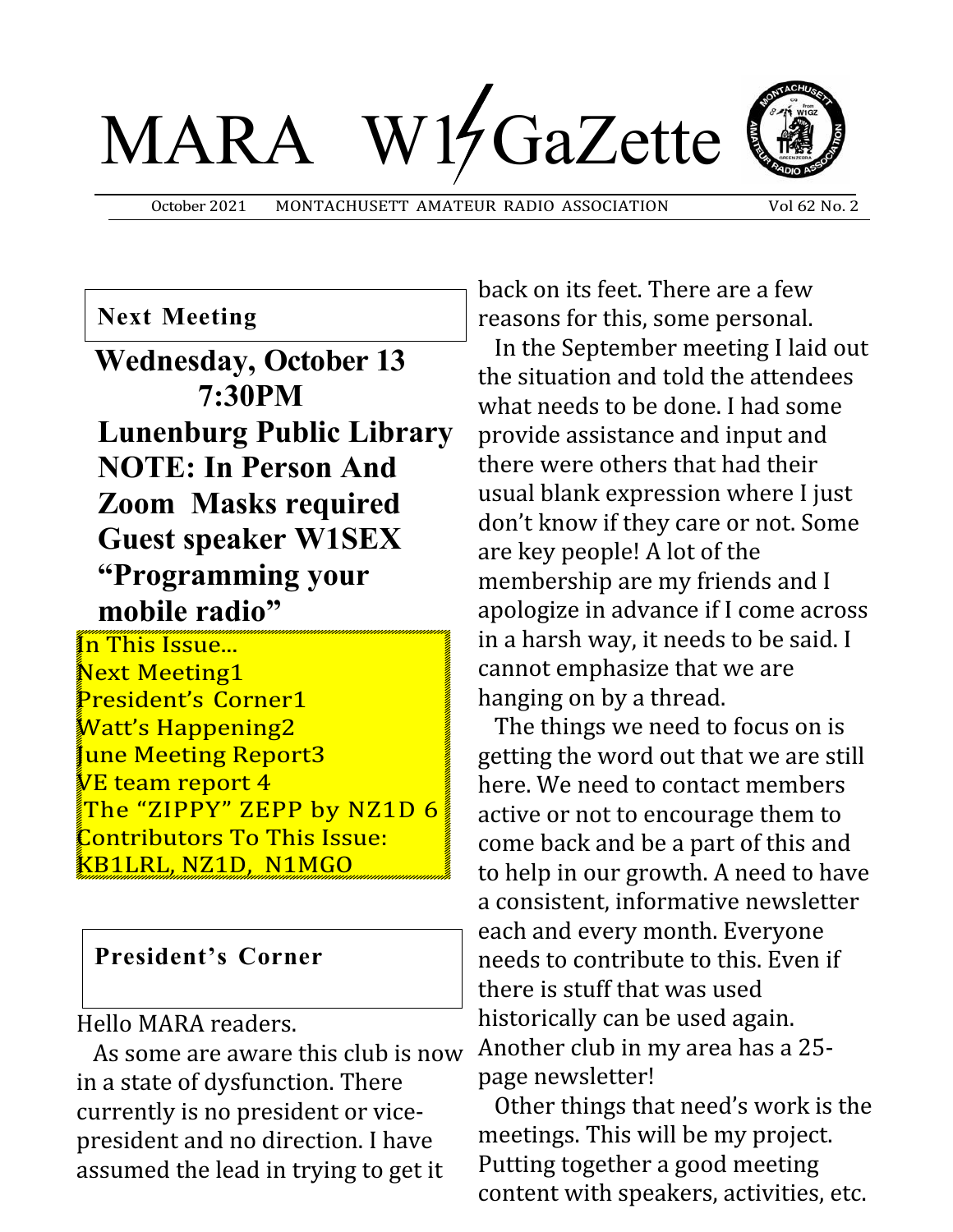Again, everyone's input is helpful in this. The meeting format will change as I will forego the budget report, minutes, etc. There will be a brief time for socializing then to make any **Update on remote radios, by**  announcements necessary at that time then into the program. Other clubs are doing that with success. All this to start will give members a better sense of value for the dues they pay.

 As you can see there is a lot to do and a lot of help is needed. This is YOUR club, not KB1LRL's YOU need to take on the effort as well in order to make it work! I will not accept things that have occurred 1, 5, 15 years ago as reasons against anything. This is a fresh start! If there is a continued non-committal and sea of blank stares, I will cease my efforts and leave the fate up to you. I cannot emphasize this enough have been warned.

 This club has been around for around 70 years. It has a nice history remote in Westminster, again just and I have the box to prove it. Let keep filling it up with more memories! Please consider helping us out. Thank you. Ray, KB1LRL

## **N1MGO**

and will not labor on it anymore. You location for putting up HF antennas, I now have my new Elecraft K4D SDR radio setup as a remote at my house. This is for testing and getting the bugs worked out in anticipation of moving it to our remote location in Westminster. If you want to see some of what it can do come to the Sholan Farms on 23 October, I intend having it there. You can also log on to the remote using RCForb client (N1MGOK4), just send me an email first because I have to enable it for each user's callsign. We don't have the full remote with the bandscopes yet, the software is being worked on. If you are limited in your home or other problems, and want to do some HF work you can use the full email firs because I have to enable each users callsign. Thanks, Gordon - N1MGO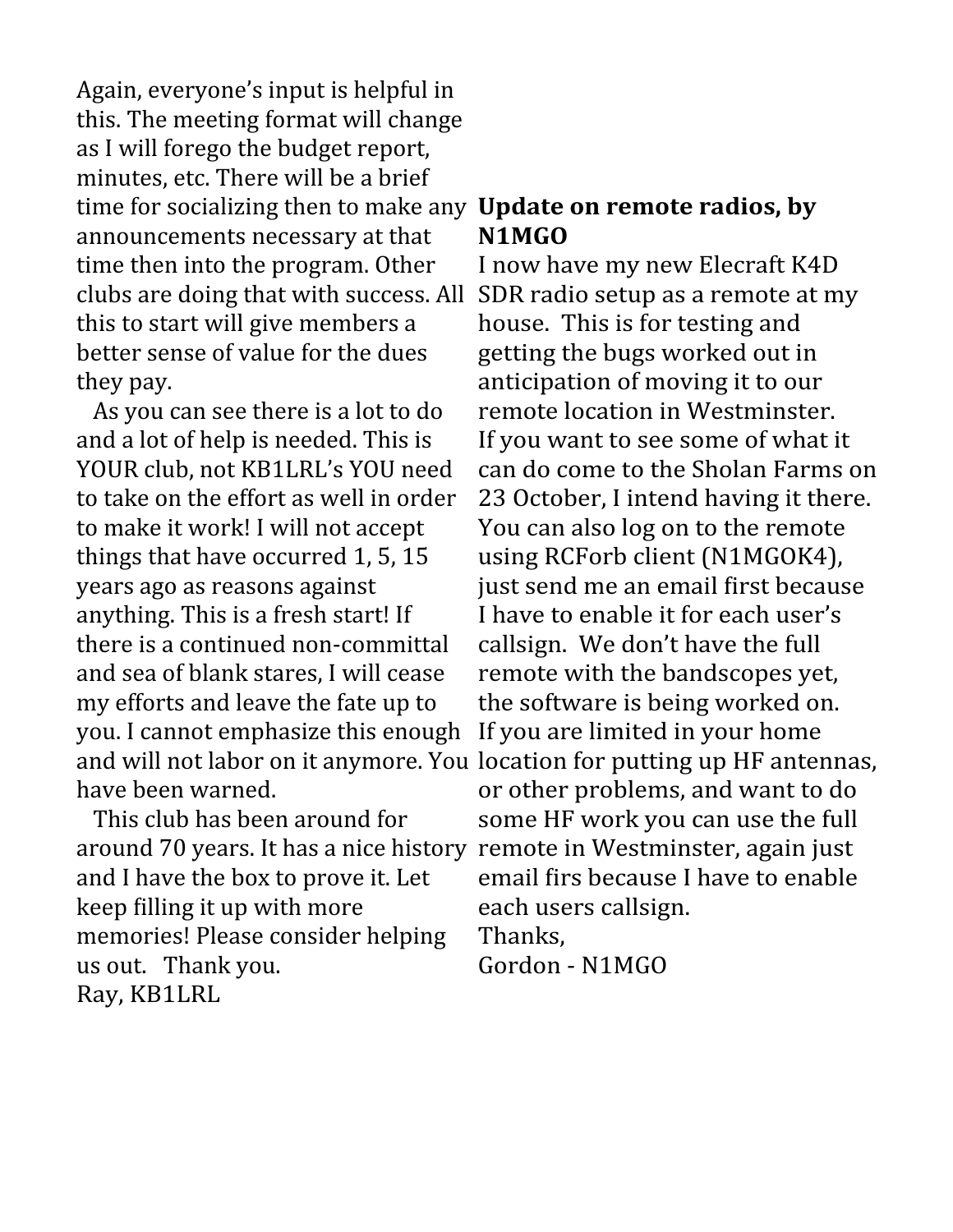#### **Watt's Happening**

#### **Sundays, 0830 local 3944**

Western Mass Emergency Net. Alternate frequency is 3942 in case of QRN, QRM, or frequency in-use. Also a good idea to scan up and down 10kHz if you cannot find the net.

**Sundays, 0900 local 145.45-** Montachusett Emergency Net

**Mondays, 2000 local 147.525 simplex** Worcester Emergency Simplex Net

**Wednesdays, 1900 local 145.37-** Gardner/Templeton Emergency Net

**Wednesdays, 2100 local 28.341** Harvard Repeater Club 10 meter sideband net "Activity Night"

**Nightly, 2100 local 146.97-** Central Mass Traffic Net

**First Monday, 1900 local 3944, 7245** RACES Net **George's Old Timers Net** 1930 hours

146.970 Paxton RepeaterNear-Fest Oct. 15,16 Deerfield NH

Additional ham fest and flea market information can be found on the W1GSL New England Area Ham - Electronic Flea Market list at <http://web.mit.edu/w1gsl/Public/ne-fleas>

#### **NEAR-Fest, October 15 & 16**

information at [Home - NEAR-Fest.com](https://near-fest.com/)

#### **Sholan Farms, October 23**

Play Radio event at Sholan Farms, bring radio's, antennas, treats, and yourselves. "Just for FUN!"

#### **VE Session, October 30**

Contact K3n WB8PKK for details

## *Think Fall!*

## *Time to get the antenna projects done for the winter season!!*

I'm happy to announce that I have secured Sholan Farms on Saturday October 23rd to have a "Play Radio" get together. This is simply is a get together to bring equipment and operate, experiment, socialize, etc. I believe it will be in the back Gazebo. It will give us the opportunity to demonstrate to any visitors that may come to see what's going on. The event runs from 10am-3pm. Feel free if you want to bring a treat to share or stop at the farm and get some apples. Bring what you wish as far as equipment. Anyone is welcome to attend. Also bring ideas

for future events. Spread the word. Members from Mohawk are certainly welcome also. Hope to see you there!

Thank ye Ray KB1LRL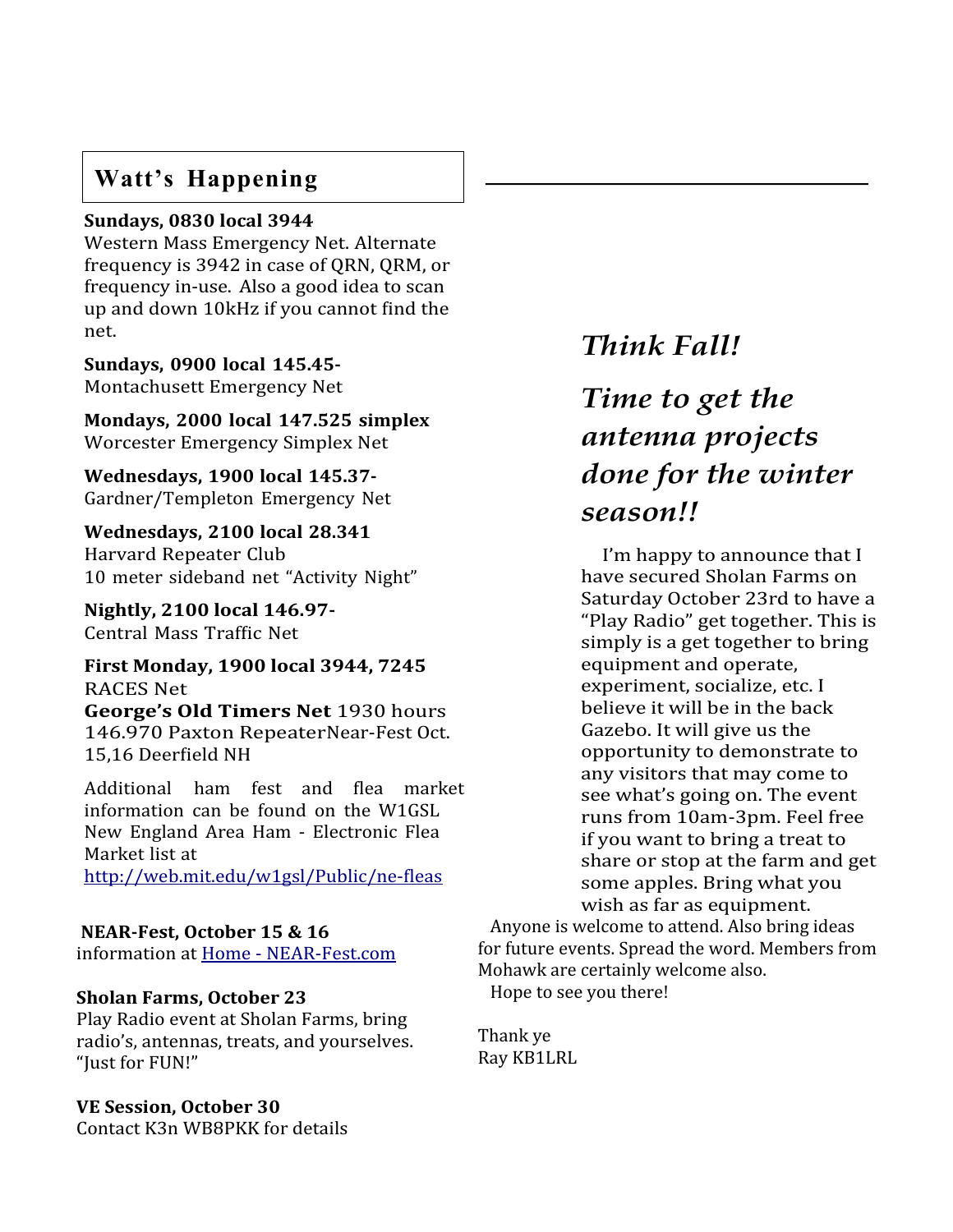## The MARA W1/GaZette

is published by the Montachusett Amateur Radio Association just prior to the monthly meeting. The newsletter is distributed free to members and friends of Amateur Radio.

Contents copyright © 2013, MARA. Permission to use in other Amateur Radio publications with credit to MARA is hereby granted. ֚֚֚֬

The deadline for materials to appear in the W1/GaZette is noon on the Sunday before the first Wednesday of the month.

#### **NEWSLETTER STAFF:**

Editors: Gordon LaPoint N1MGO 978 635 2290 n1mgo@arrl.net Webmaster: Paul Upham KD1YH

#### **MEMBERSHIP INFORMATION:**

| Club Secretary:              | <b>Barry Fox W1HFN</b>                            |                      |  |
|------------------------------|---------------------------------------------------|----------------------|--|
| <b>Annual Dues:</b>          | Regular<br>Family<br><b>Fixed income</b>          | \$25<br>\$30<br>\$15 |  |
| <b>Meetings:</b>             | 2nd Wednesday, 7:30pm<br><b>September to June</b> |                      |  |
| <b>Mailing address: MARA</b> | <b>PO Box 95</b><br>Leominster, MA 01453          |                      |  |
| Web site:                    | http://www.w1gz.org/                              |                      |  |

#### **OFFICERS:**

[etkal@me](mailto:etkal@me).com

| Ray Lajoie KB1LRL                              |                   | <b>Acting President</b> |
|------------------------------------------------|-------------------|-------------------------|
| kb1h@aninet                                    |                   |                         |
| Barry Fox, W1HFN                               | foxbw@comcast.net | Secretary               |
| <b>Gordon LaPoint, N1MGO</b><br>n1mgo@arrl.net |                   | Treasurer               |
| Erik Tkal W10ED                                |                   | Trustee                 |

MARA owns and operates the W1GZ repeater on 145.45 (CTCSS 74.4) in Fitchburg.

## **September Meeting Report**

Minutes of the Montachusett Amateur Radio Association (secretary was absent)

**Contests coming up for the next month: JARTS WW RTTY October 16 & 17 10-10 Int. Fall contest, CW October 16 & 17 ARRL School Club Roundup, all mode Oct18-22 Stew Perry Topband Challenge, CW Oct 23-24 CQ WW DX Contest, SSB Oct 30-31**

There are many other contests going on it this time frame.

For more info see: <https://www.contestcalendar.com/index.html>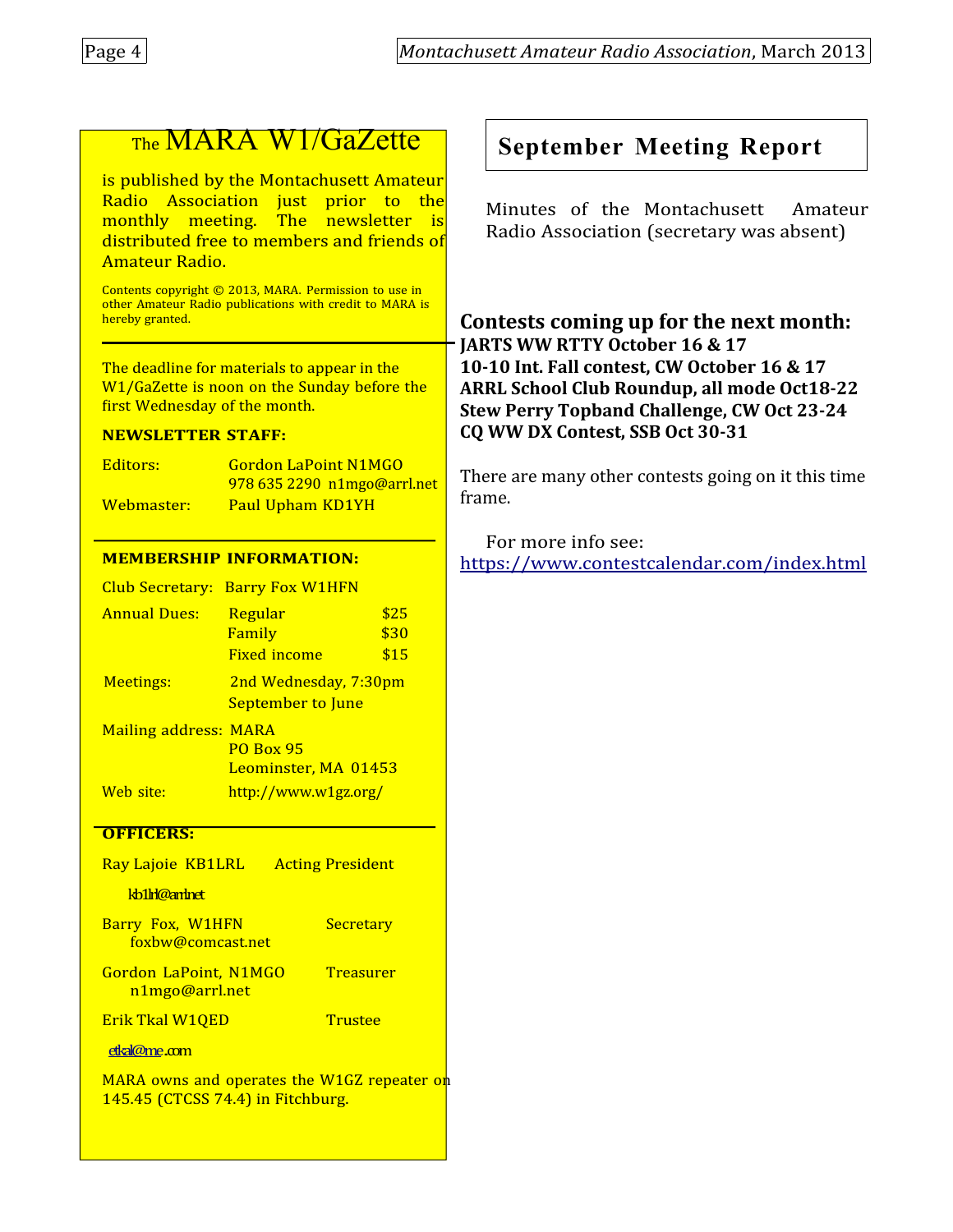### **VE Team Report**

None held, coming up this month, October 30. Contact Ken, WB8PKK for details.

## **Old Timers Lunch**

Meetings have been stopped pending covid 19 changes. Please check with Tom, K1JHC for updates on when they will resume.

## **Section Managers Report October 2021**

Hello once again! The switch got flipped and fall is here. It's nice that the temps have calmed down some, but I don't like what looms ahead. This is the perfect opportunity to get your antenna projects completed before that white stuff shows up. A huge shout out and thanks got to Larry W1AST and Chris W1TRK from HCRA for coming to my QTH and fixing my tri-bander and replacing the rotator. Chris demonstrated some good skills in prep, safety in climbing the tower. Well done!

On Sept 19, I visited the Picnic and Radio's event held by the Franklin Co. club on top of Mt. Sugarloaf in S. Deerfield and was treated to great weather, good fellowship and food. There was over 30 people there from 2 clubs and also an unexpected bonus as there were some hams on the observation tower doing the 10 ghz contest. That was interesting to see. Passers by stopped and asked

questions and it kept some busy especially Aaron KF1G with technical assistance and general questions while working the POTA event.

The above event has inspired me to do something similar as one club is struggling at this time and I am trying to get it back on its feet. On October 23rd I am having a Play Radio Day at Sholan Farms in Leominster. Anyone nearby is welcome to stop by and support our effort. It will run from 10-3.

There are clubs still having meetings via Zoom still as some facilities have not opened up their facilities. Others are live once again and are simulcasting with Zoom which helps out and shows a greater versatility in their meetings especially with presentations. A little imagination can go a long way to boost your club.

Ballots are now hitting mailboxes for the Division election. Please read what the candidate's messages have and VOTE. We have not seen an election like this in a long time. Speaking of elections, yours truly was re-elected for another two years by another landslide. You guessed it, no one else applied for nomination. It really is hard to determine if this is a result in my doing a good job or that no one really cares. I hope it's not the latter. When I started this journey, my hopes is to get this area interested in participating in whatever capacity it is. This is still a struggle to this day. Everyone can help in promoting radio, teaching, mentoring, and getting them licensed and active.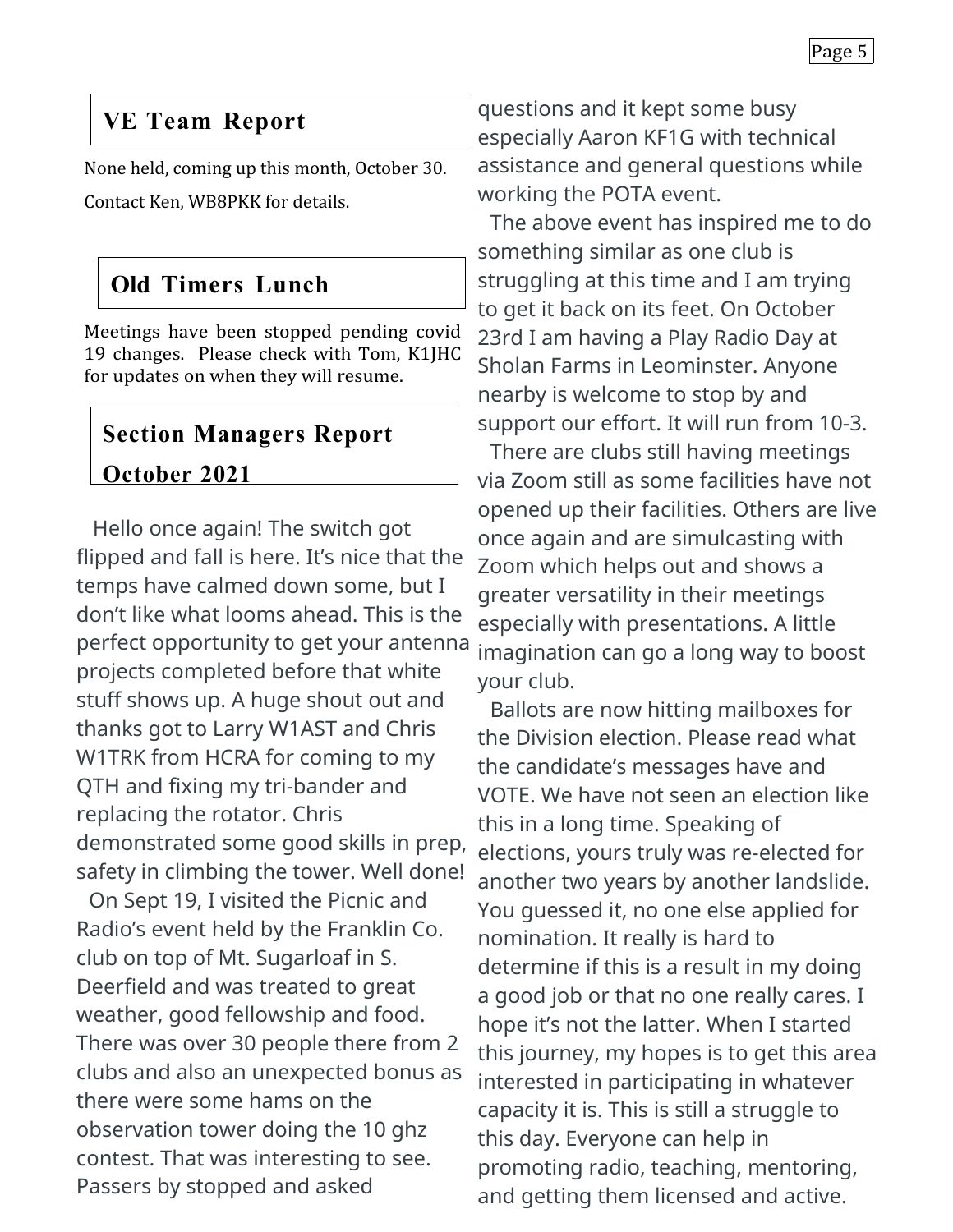Page 6 *Montachusett Amateur Radio Association*, March 2021

Making them welcome is a HUGE part of it as well.

It was great to see everyone at the Convention in Marlboro. It was determined the event was a success despite the fall out of presenters and commercial vendors. The Friday flea market was a huge success in my eye!

Whew! I had a mouthful to say. Remember I am here still. Questions, comments, etc. Just shoot me an email. I am your representative to the League. 73 All Ray KB1LRL

## **The "ZIPPY ZEPP**

#### **de NZ1D**

In the continuing vein of *I'M NOT A FLY FISHERMAN: or don't spend your kids' inheritance on antennas*, I present my latest project: the MacGyver "Zippy" Zepp. I wanted to put a quick 20-meter antenna in the back yard without the risk of the lawnmower ravaging my vertical's counterpoise. I rummaged in my junk box and came up with a "sort-of" Zepp using one leg of the defunct G5RV Jr and a junk-box hunk of TV lead-in. I describe it as "sort-of" because a classic Zepp is an end fed 1/2 wave antenna, which has an impedance of perhaps 2K ohms, fed with a resonant 1/4 wave two-wire feeder that transforms the antenna impedance down to the 50 ohms the radio wants to see.

My antenna wire is approx 25.5 ft, which is a 3/8 wave on 20m (it's also three 1/4 waves on 10). The Zepp "feeder" is 35 ft of 300 ohm TV twin-lead, which is a 1/2 wave on 20 and two 1/2 waves on 10, so it repeats the antenna's impedance at the near end (200-300 ohms on 20 and around 50 ohms on 10). To pass thru the aluminum window frame I used 20 ft RG-58 with a 6T 6-in. dia. current choke at the coax/twin lead interface to dampen any reflections on the twin-lead that may find their way to the coax.

The standard Zepp is traditionally a mono-band antenna. For multiband use most texts recommend the flat top should be 1/2 wave at the lowest frequency but *"the length of the antenna is not critical, nor is the length of the line....The length of the antenna can be considerably less than a 1/2 wave and still be very effective. If the overall length is at least a 1/4 wave at the lowest frequency, a quite usable system will result."* [ARRL Antenna Book, 2005, p. 7-4,5]

Generally the feeder can be any convenient length but lengths that are multiples of 1/4 wave may give trouble (see comment re 40 meters later). Mine is based on two things: (1) what I had on hand without mods and (2) an old World Radio article, in which the mysterious Kurt N. Sterba showed a 40-10 meter version consisting of a 25-ft flattop fed with 25-ft ladder line and a 4:1 balun to match the changes in antenna Z on other bands [World Radio, Aug 2005, p. 54]. I didn't shorten my ladder line nor do I have a 4:1 balun at the coax junction at this time. (The balun wouldn't be needed on 10.)

So how does it work? Tests on 20 meters showed a Return Loss (RL) of about -4 dB (that's the difference in dB between "what goes out and what returns back"; i.e., higher is better).

Troll caveat: Figures below are as good as I was able to measure with my rudimentary equipment. Return Loss was calculated based on power readings.

| Band            | pf watts | pr watts | RL dB   | <b>SWR</b>  |
|-----------------|----------|----------|---------|-------------|
| 20 <sub>m</sub> | 100      | 40.      | $-3.98$ | 4.4:1 calc. |
| $10 \text{ m}$  | 100.     | nil      | >-26    | 1:1 measrd. |
| 6 m QRP         | 35       |          | $-5.44$ | 3.3:1 calc. |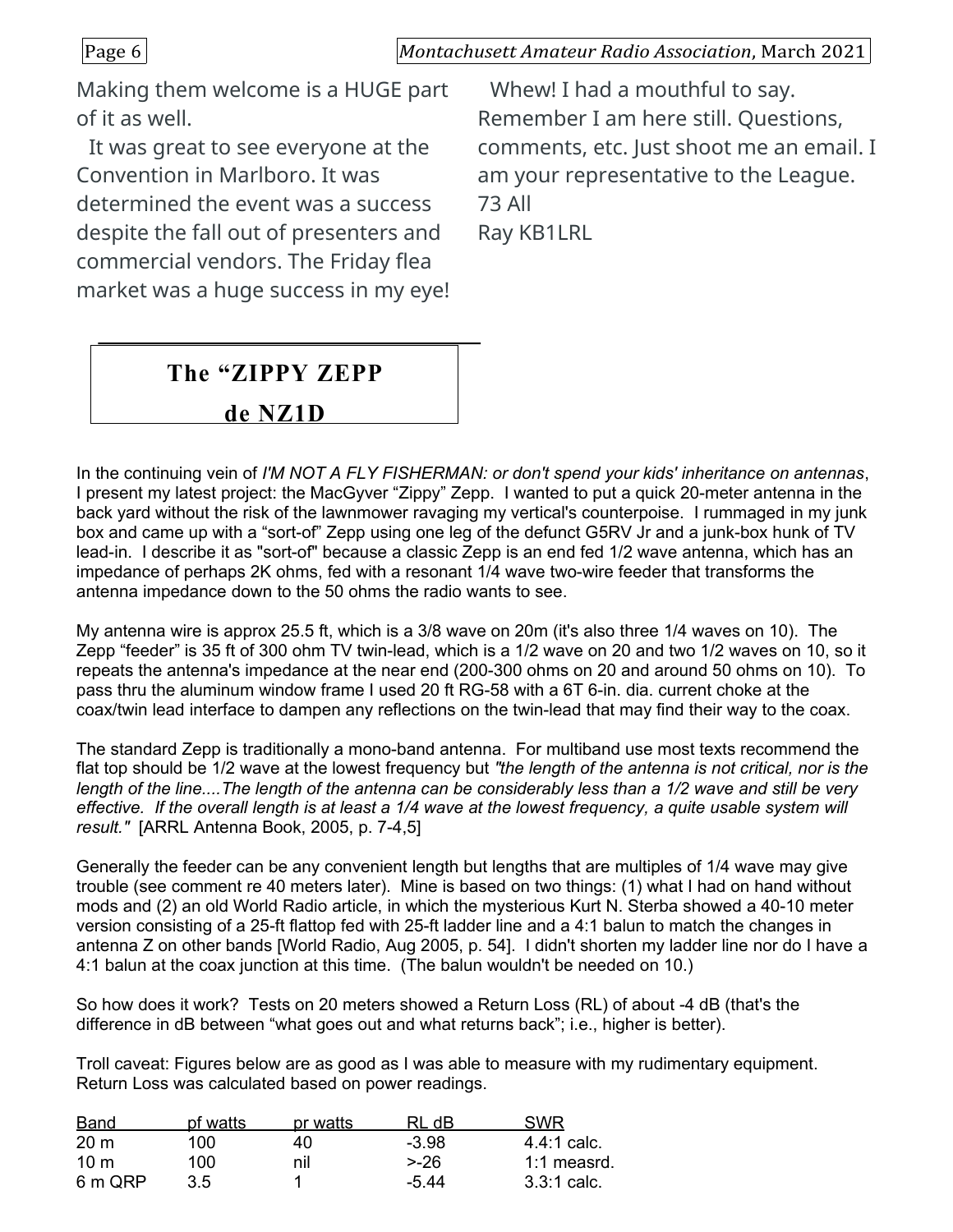I was unable to tune the antenna on 40. (No surprise, it is only 0.18 wavelength, and perhaps only a few ohms impedance.) The 35-ft feeder, now 1/4 wave, transforms that to a very high impedance and almost all the forward power is reflected. Adding a 4:1 balun and/or changing the feeder length might help.

On 20 I used an MFJ-941C tuner to reduce the operating SWR to 1:1, on 10 and 6 the tuner was not used. At the time this was written, since I had installed the two dollar MacGyver Q'nD vertical, I had logged 612 Q's (mostly CW) in 75 countries. Of these, in five weeks, 90 Q's were on the "Zippy" Zepp, 10 countries, 30 states, and on 6 meters running only 4w out, 13 grids from Mexico to Northern New Hampshire. The farthest 20 m contact west ZL (8300 miles), JA (7200 miles, Marquesas French Polonesia (5577 miles)), and east UA3 European Russia (5200 miles).

Zippy Zepp cost: zippo, butkus, nichts, null, rien, zero, nada, cero!

*Fig 1. NZ1D's MacGyver "Zippy" Zepp*